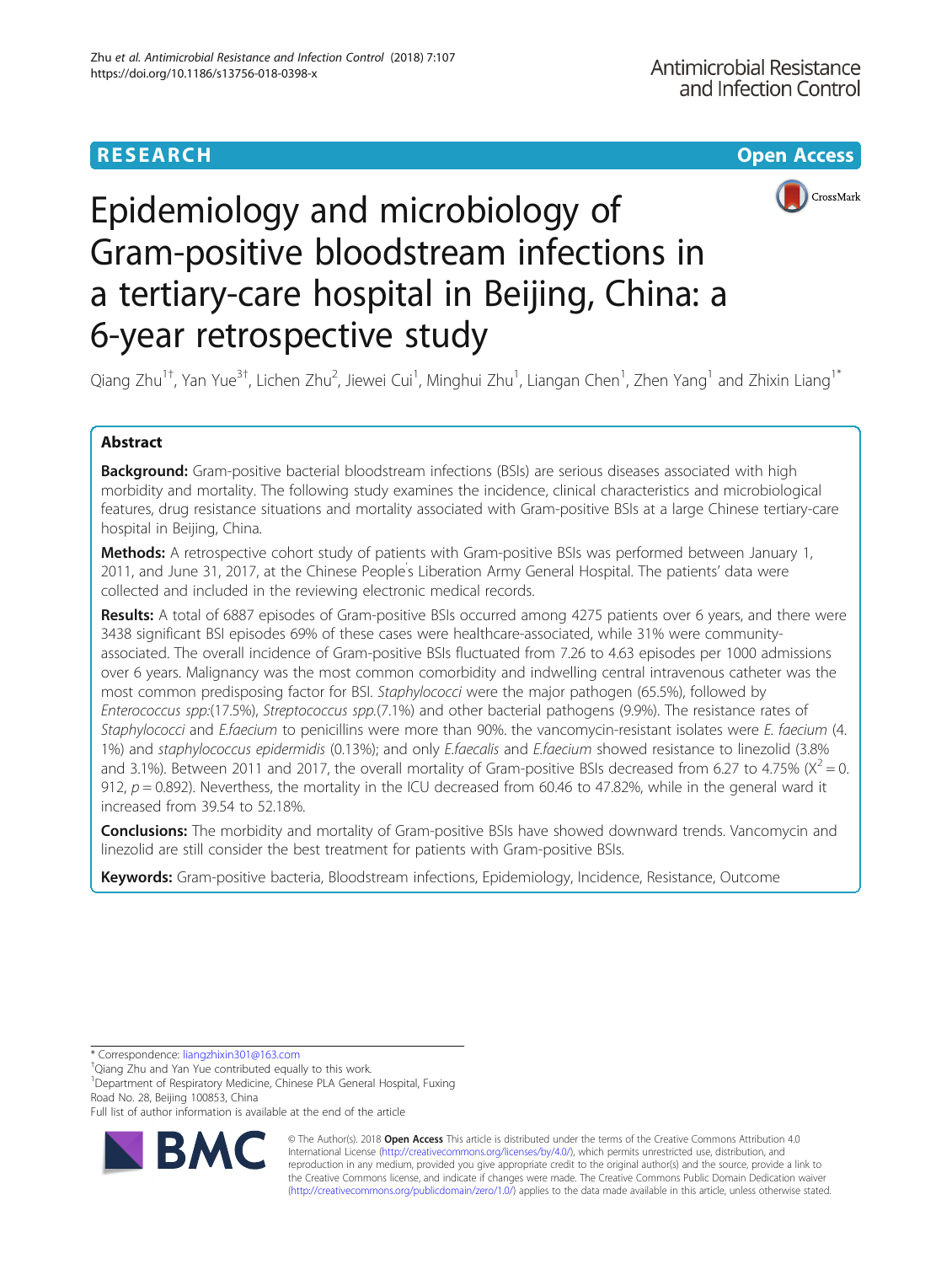## Background

BSIs are serious diseases associated with high morbidity and mortality, which are diffcult to treat and ofen result in a heavy social and economic burden [[1\]](#page-8-0). In China, BSIs account for one-third of healthcare-associated infection, followed by lower respiratory tract and urinary tract infections [\[2](#page-8-0)]. Acoording to a resent USA\_based prevalence surey, Gram-positive pathogens were the most frequently isolated pathogens among BSIs [\[3\]](#page-8-0). Acoording to CHI-NET, the most commonly gram-positive in 2010 were Staphylococci, Enterococcus spp. and Streptococcus spp. [[4](#page-8-0), [5\]](#page-8-0). In addition, some studies have reported that the crude incidence of BSIs varies from country to country [\[6](#page-8-0)–[8\]](#page-8-0).

Over recent years, due to the widespread use of antibiotics, immunosuppressants and anti-tumour drugs, and the increase of invasive medical examinations and treatments, the epidemiology and antimicrobial resistance have been changing. Multidrug resistant patterns in Gram-positive bacteria have resulted in difficult-to-treat or even untreatable cases, which in tum caused the increase in mortality. E.g. recent ECDC data from 2013 indicated a global increase in methicillin-resistant staphy lococcus aureus (MRSA) (> 50%) isolated from blood, and a higher rate in vancomycin- resistant Gram-posi-tive coccus in Europe [\[9](#page-8-0)–[11](#page-8-0)]. Morever, *Enterococcus spp*. has shown increasing prevalence of acquired resistance to penicillins, aminoglycosides and vancomycin, which was observed in many countries [\[12](#page-8-0), [13\]](#page-8-0). A report from Europe has shown that there were more than 1.2 million episodes of BSIs with 157,000 deaths per year, while between 57,500 and 677,000 episodes of BSIs were reported in North America causing some 79,000 to 94,000 deaths [\[14\]](#page-8-0).

Although there are number of study on BSIs, few data reports have focus on Gram-positive bacteria- BSIs and the epidemiology and antimicrobial resistance of various BSIs in different periods and regions, thus making it very difficult to timely choose antibiotic treatment based on the empirical evidence. Therefore, the purpose of this study was to provide more data on the incidence, microbiological features, mortality and drug resistance data at our hospital.

### Methods

We performed a retrospective cohort study in patients with Gram-positive bacterial bloodstream infections between January 1, 2011, and June 31, 2017 at the Chinese People's Liberation Army General Hospital (PLAGH), a 2200-bed tertiary-level healthcare facility in Beijing, China.

Eligible patients included all patients with at least one positive blood culture for Gram-positive bacteria. In patients with persistent BSIs caused by the same organism, only the first episode was included within the previous 30 days. If patients had 2 or more separate BSIs, each infection was considered individually. All patients were identified by searching the real-time nosocomial infection surveillance system (RT-NISS) [[15\]](#page-8-0). This platform utilizes data from electronic medical record systems, such as sex, hospital ward, comorbidity, and microbiology results, with the application of clinically validated algorithms to identify and classify all of the patients' infections. The infection management and disease control department of PLAGH developed RT-NISS. In addition, since Gram-positive bacilli are not routinely identified at our hospital, patients with those types of bacteria were excluded them from the study.

## Data collection

The patients' data were collected and included in the reviewing electronic medical records. We recorded the demographic data, including age and sex; the clinical data included predisposing factors, the hospitalization wards, and comorbidities. The microbiological data included species of Gram-positive bacteria, likely sources of BSIs (identified by treating doctors and/or physicians of the infection management and disease control department), and antimicrobial susceptibility results. We aslo collected annual admission data to calculate incidence rates, which are expressed as the number of BSI episodes per 10,00 hospital admissions.

#### **Definitions**

The diagnosis of Gram-positive bacterial BSIs had to meet the following criteria: 1) isolation of Gram-positive bacteria from one or more blood cultures; 2) having one of the following symptoms: fever (> 38 °C), chills, or hypotension; and 3) elimination of the possibility of contamination during the collection and cultivation of blood samples [\[16\]](#page-8-0). Healthcare-associated BSIs included episodes of bacteraemia occurring more than 48 h after admission and < 7 days after discharge in patients undergoing intensive outpatient therapy involving regular hospital contact. Healthcare-associated Gram-positive BSIs were defined as the first positive blood culture obtained ≥48 h after hospital admission and with no evidence of infection at admission  $[16]$ . An episode was defined as the positive isolation of the Gram-positive bacteria from at least one blood culture sample from a patient and without a prior blood culture isolating the same bacteria within the previous 30 days [\[6](#page-8-0)]. Onset of BSIs was defined as the date when the blood culture was collected. Poly-microbial BSIs were defined as two or more clinically important organisms isolated from one single blood culture sample or different blood culture samples within 48 h. Active agents were confirmed according to the antibiotic susceptibility testing.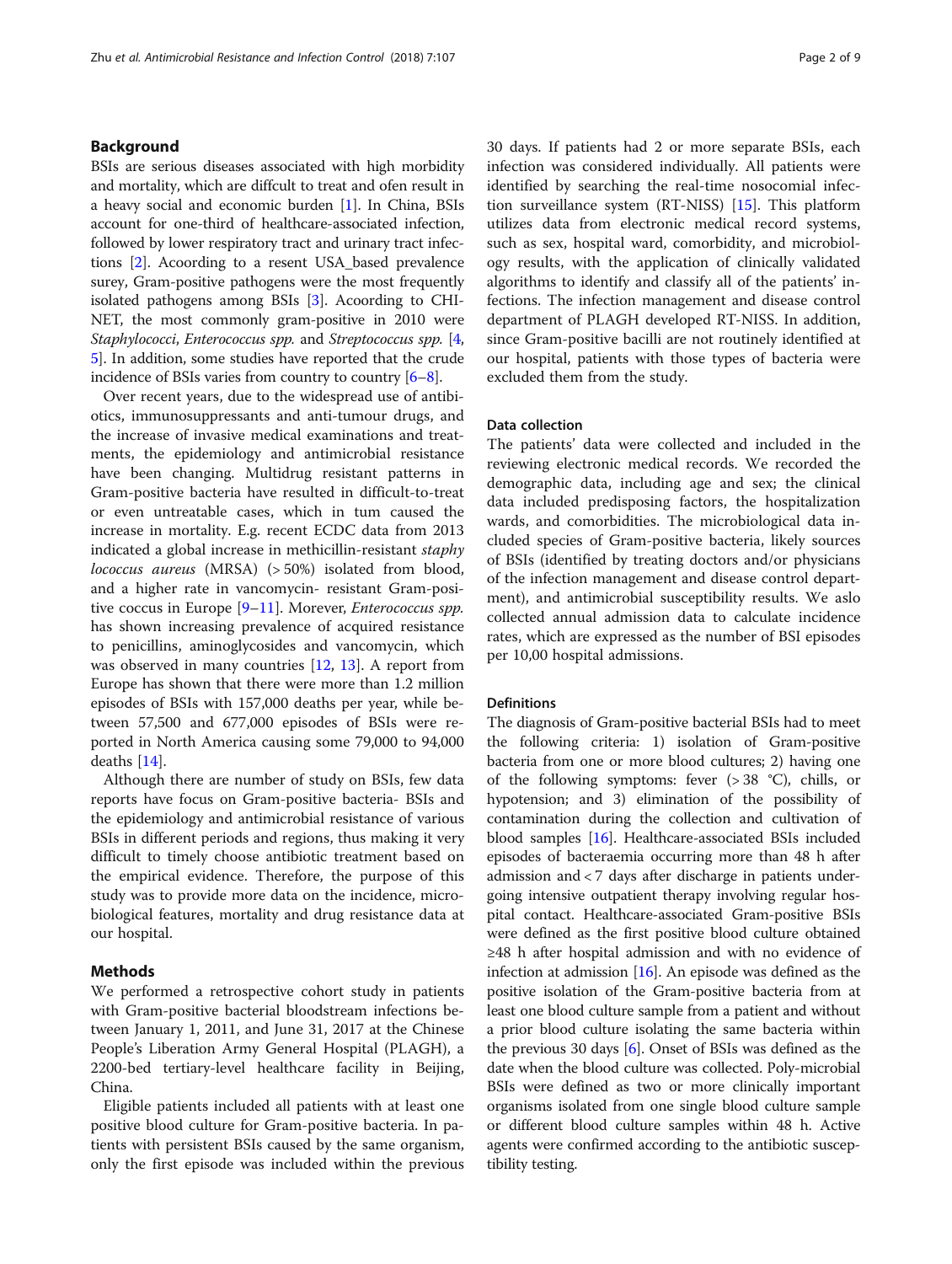## Identification and antibiotic susceptibility testing

Blood was cultured using a BacT/ALERT 3D system (Becton-Dickinson, Sparks, MD, USA) in the microbiology laboratory. Species identification was performed using the VITEK 2 system (BioMérieux, Marcy l′Etoile, France). Antibiotic susceptibility testing was performed using the VITEK 2 system or the Kirby-Bauer Disk Diffusion method (Oxoid, UK) according to the recommendations proposed by the Clinical and Laboratory Standards Institute (CLSI) [\[17\]](#page-8-0).

## Statistical analysis

Categorical variables are expressed as frequency counts and percentages with 95% confidence intervals (95% CIs). Continuous variables are expressed as medians and inter-quartile ranges. The incidence and mortality of Gram-positive BSIs over these years were determined using chi-square test for trend. The comparison of categorical variables was performed using Pearson's chi-square test or Fisher' s exact test, while the comparison of continuous variables was performed using the Mann-Whitney U test. The results with a 2-tailed  $p$ -value < 0.05 were considered statistically significant. All of the statistical analyses were performed using SPSS software, version 20.0 (IBM Corp, Armonk, NY, USA).

## Results

#### Incidence and species distribution

In total, 6887 episodes of BSIs caused by Gram-positive bacteria occurred among 4275 patients during the 6-year study period. Among 4275 patients with Gram-positive BSIs, 527 were infectioned with two different species (> 30 days apart), and 881 had 2 or more BSI with the same species < 30 days apart. Only the results for the first cases among repeat results were included, so there were 3438 significant BSI episodes.

Among all BSI isolates, the most common Gram-positive bacterial species was Staphylococcui (65.5%), followed by Enterococcus spp. (17.5%), Streptococcus spp.(7.1%) and other bacterial pathogens (9.9%). The species proportions in each year are shown in Table 1. In addition, 69% of these cases were healthcare-associated infections, 31% were community acquired, and Staphylococci was the most common isolate. For all Gram-positive BSIs species, healthcareassociated infection was more common than communityacquired infection except for Streptococcus.

The overall incidence of Gram-positive BSIs was 6.94 episodes per 10,00 admissions, and the rate decreased from 7.26 to 4.63 episodes per 10,00 admissions( $X^2$  = 1.0, p = 0.986) over 6 years (7.26 in 2011, 7.83 in 2012, 6.57 in 2013, 6.41 in 2014, 7.21 in 2015, 7.95 in 2016, 4.63 in 2017). Respectively, the overall incidence in each year showed a downward trend in the intensive care unit  $(X^2 = 0.812, p = 0.992)$ , while there was no obvious change in the general ward( $X^2 = 1.02$  $X^2 = 1.02$  $X^2 = 1.02$ ,  $p = 0.985$ ) (Fig. 1).

### Demographic and clinical characteristics

A total of 6887 episodes of Gram-positive BSIs occurred among 4275 patients over the 6 years. Demographics and clinical data were available for 1330 of these clinically relevent episodes, as shown in Table [2.](#page-4-0) The median age was 53 years old (95% CI 51–55%), and 870 (65%, 95% CI 48–81%) of patients were male. The age distribution had a certain relationship with the distribution of strains ( $p < 0.001$ ), with *Enterococcal* BSIs being associated with older age. Malignancy was the most common comorbidity (28%), followed by hypertension (15%). Moreover, The Gram-positive BSIs incidence was 11.5 patients per 10,00 in the medical ward every year, 9.5 patients per 10,00 in the surgical ward, and 63.3 patients per 10,00 in the ICU, and the distribution of these clinically-relevant episodes in surgical ward were statistically different from our study ( $p < 0.05$ ). Central intravenous catheters were the most common predisposing factors (11%), followed by chemoradiotherapy (6%) and indwelling urinary catheters (4%).

## Antimicrobial susceptibility and outcomes

Antimicrobial resistance levels for the most common organisms of the Gram-positive BSIs are shown in Table [3](#page-5-0). Staphylococci showed a high level of resistance to penicillin, ampicillin, erythromycin, and ciprofloxacin; the resistance of MRSA to penicillin and ampicillin was 100%, and the resistance of MSSA to penicillin was 96.2% but

Table 1 The species ratio from 2011 to 2017(6-months' data)

| organisms      | vear                              |            |           |           |            |            |           |             |
|----------------|-----------------------------------|------------|-----------|-----------|------------|------------|-----------|-------------|
|                | 2011(926)                         | 2012(1102) | 2013(897) | 2014(970) | 2015(1145) | 2016(1338) | 2017(509) | total(6887) |
| staphylococcus | $608^{\rm a}$ (65.7) <sup>b</sup> | 697(63.3)  | 580(64.7) | 632(65.2) | 751(65.6)  | 937(70.1)  | 303(59.5) | 4508(65.5)  |
| enterococcus   | 182(19.7)                         | 208(18.9)  | 136(15.2) | 151(15.5) | 202(17.6)  | 217(16.2)  | 114(22.4) | 1210(17.5)  |
| streptococcus  | 59(6.3)                           | 87(7.9)    | 89(9.9)   | 67(6.9)   | 75(6.6)    | 66(4.9)    | 42(8.3)   | 485(7.1)    |
| others         | 77(8.3)                           | 10(9.9)    | 92(10.2)  | 120(12.4) | 117(10.2)  | 18(8.8)    | 50(9.8)   | 684(9.9)    |

<sup>a</sup>: The bolded data indicates the total number

<sup>b</sup>:The percentage of that group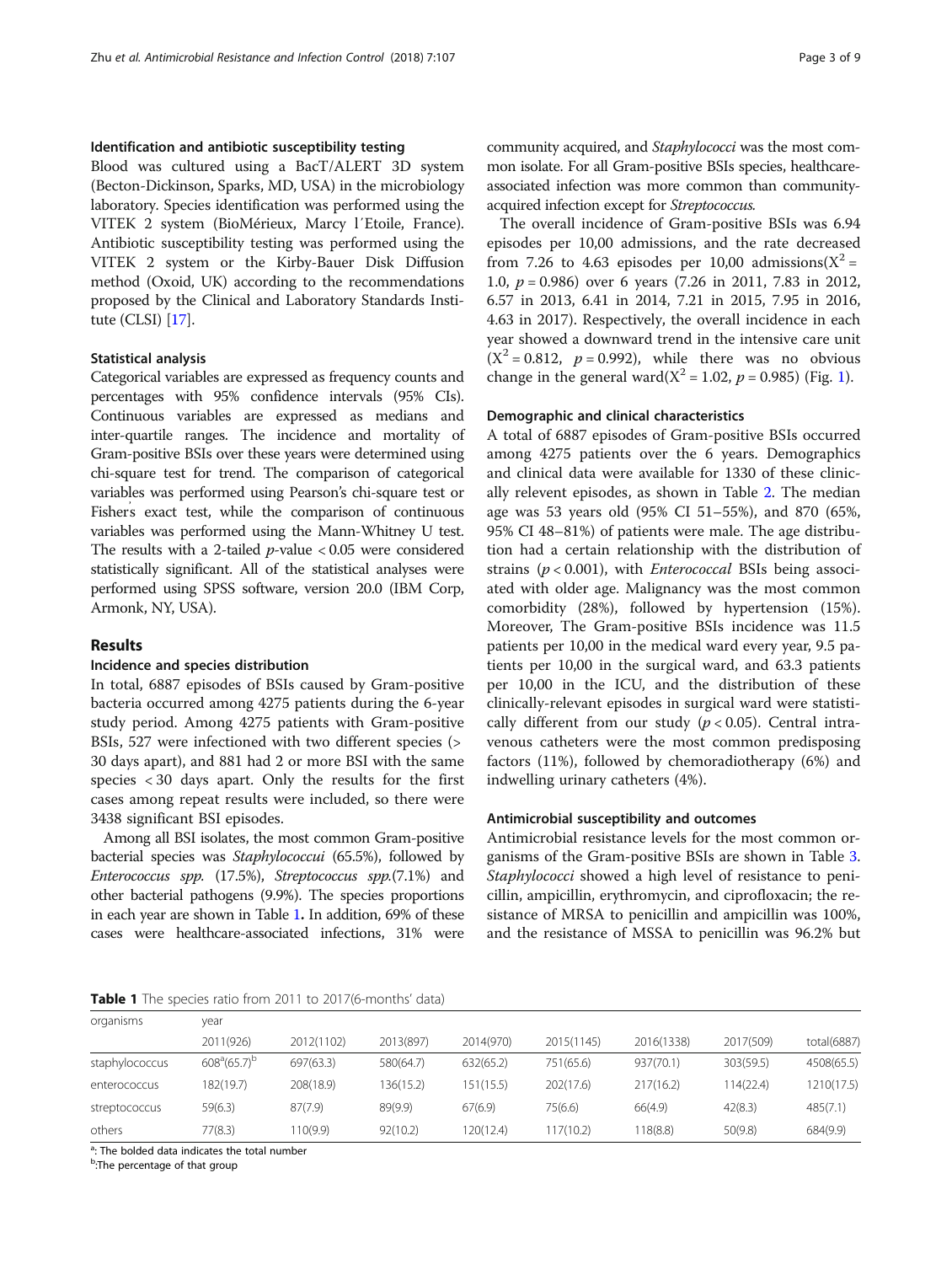<span id="page-3-0"></span>

to ampicillin was 40.9%; Staphylococci was susceptible to gentamicin and tetracycline except for MRSA and Staphylococcus haemolyticus; only Staphylococcus epidermidis showed resistance to linezolid at a rate of 0.13% (1/756); and no vancomycin resistance was found. E. faecalis showed great sensitivity to penicillin, ampicillin, gentamicin, erythromycin, and ciprofloxacin, but E. faecium showed the opposite antibiotic resistance. The rates of Linezolid resistance of E. faecalis and E.faecium were 3.8% (5/132) and 3.1% (9/294), respectively, but only E.faecium showed resistance to vancomycin at a rate of 4.1% (12/294). There was no linezolid resistance or vancomycin resistance with Streptococcus spp. viridians streptococci that showed no resistance to penicillin, ampicillin, or clindamycin, but the rate of erythromycin resistance was 70.4%. However, streptococcus pneumoniae had a higher resistance rate than viridians streptococci in most of the antibiotics. In addition, since there is no national standard of the National Committee for Clinical Laboratory (NCCLS), it was not possible to judge the drug susceptibility of Gram-positive bacilli and others in the present study.

The mortality of Gram-positive bacterial bloodstream infections showed a downward trend from 2011 to 2017 (Fig. [2](#page-6-0)); The main pathogen causing death was Staphylococci (61.9%), followed by Enterococcus spp. (22.2%), Streptococcus spp. (7.6%) and others (6.3%). Mortality in patients infected with *Staphylococci* ( $X^2 = 0.81$ ,  $p = 0.991$ ) showed an increasing trend, while the mortality in patients infected with *Streptococcus spp.* ( $X^2 = 14.62$ ,  $p = 0.023$ ) and *Enterococcus spp.* ( $X^2 = 4.0$ ,  $p = 0.677$ ) showed a downward trend (Fig. [3\)](#page-6-0). Between 2011 and 2017, the mortality in the ICU decreased from 60.46 to 47.82%, and that in the general ward increased from 39.54 to 52.18%.

## **Discussion**

This study examined the incidence and characteristics of Gram-positive bloodstream infections in one of the largest tertiary-care hospitals in China. So far many studies have reported epidemiology, species distribution and antibiotic resistance of Staphylococci, Enterococcus spp. Streptococcus spp. Gram-positive bacilli and others [\[18](#page-8-0)–[20](#page-8-0)], neverthless, only few studies have focused on Gram-positive bloodstream infections [\[21\]](#page-8-0).

In our 6-year study, the incidence of Gram-positive BSIs switched order from 4.6 to 7.3 episodes per 10,00 admissions over 6 years. Acoording to our knowledge, thus far no such data, i.e. incidence rates of Gram-positive BSIs based on large retrospective studies have been reported. In the present study, a downward trend was observed in overall incidence in the ICU per year, while there was no obvious change on general ward. This might be explained with the increased importance of prevention and control infection among medical staff of ICU that was obvserved over recent years. Nevertheless, two recent studies haved reported an increase in the incidence of Gram-positive BSIs in general ward and ICUs [\[22,](#page-8-0) [23](#page-8-0)].

BSIs are commonly associated with comorbidities, such as malignancies, diabetes mellitus and infections [[24,](#page-8-0) [6\]](#page-8-0). In the present study, we found that malignancy was the most common comorbidity, and the major predisposing factor for BSIs was indwelling central intravenous catheters; this data was consistent with previous results [\[25,](#page-8-0) [26\]](#page-8-0). Several studies have reported that the second most common factors is abdominal and lower respiratory tract infections [[27](#page-8-0), [18\]](#page-8-0); while we found that chemoradiotherapy was the second most common factor for BSIs. The observed differences might be due to the fact that the malignancy was the most common comorbidity with extensive use of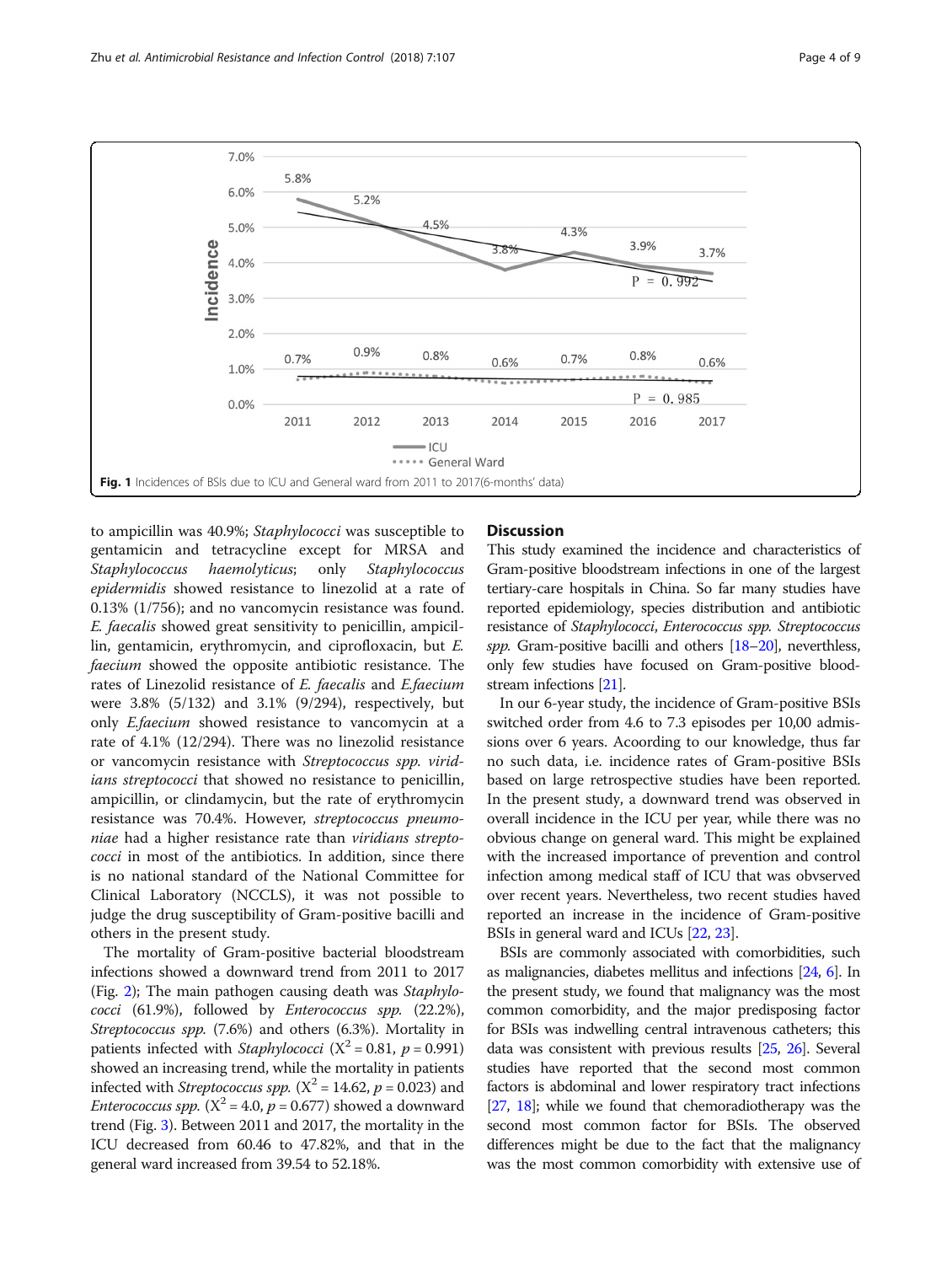|                                 | Staphylococcus<br>aureus $(n = 227)$ | CoNS<br>$(N = 446)$        | enterococcus<br>$(n = 499)$              | Viri-dans streptococcus<br>$(n = 148)$ | Streptococcus<br>pneumonia $(n = 10)$ | total<br>$(n = 1330)$     | $p$ -value |
|---------------------------------|--------------------------------------|----------------------------|------------------------------------------|----------------------------------------|---------------------------------------|---------------------------|------------|
| age                             | $51(50 - 57)$                        | $53(51 - 55)$              | $59(58 - 61)$                            | $52(50 - 54)$                          | $51(42 - 53)$                         | $53(51 - 55)$             | p < 0.001  |
| Male                            | 152(66,64-69)                        | 284(64,58-69)              | 320(64,60-67)                            | 108(73,71-74)                          | $6(60, 59 - 60)$                      | 870(65,48-81)             | 0.857      |
| Female                          | 75(34,30-35)                         | 162(36,30-41)              | 179(36,32-39)                            | $40(27, 25 - 28)$                      | $4(40,39-40)$                         | 460(35,18-51)             | 0.455      |
| Comorbidities                   |                                      |                            |                                          |                                        |                                       |                           |            |
| Malignancy                      | 68(30,27-32)                         | 83(19,13-24)               | $175(35,31-38)$                          | 38(26,24-27)                           | $6(60, 59 - 60)$                      | 370(28,11-44)             | p < 0.001  |
| Trauma                          | $15(7,4-9)$                          | $18(4,0-9)$                | $20(4,0-7)$                              | $3(2,0-3)$                             | $1(10,9-10)$                          | $57(4,0-20)$              | 0.408      |
| Hypertension                    | $35(15, 12 - 17)$                    | 74(17,11-22)               | $69(14,10-17)$                           | $23(16, 14 - 17)$                      | $2(20, 19 - 20)$                      | 203(15,0-31)              | 0.994      |
| Heart disease                   | $15(7,4-9)$                          | $69(15,9 - 20)$            | $38(8,4-11)$                             | $10(7,5-8)$                            | $1(10,9-10)$                          | 133(10,0-26)              | 0.007      |
| Diabetes mellitus               | $25(11,8-13)$                        | $45(10,4-15)$              | $54(11,7-14)$                            | $9(6,4-7)$                             | $3(30, 29 - 30)$                      | 136(10,0-26)              | 0.007      |
| Hematological disease           | $21(9,6-11)$                         | $12(3,0-8)$                | $15(3,0-6)$                              | $8(5,3-6)$                             | $1(10,9-10)$                          | $57(4,0-20)$              | 0.006      |
| Hospital Ward                   |                                      |                            |                                          |                                        |                                       |                           |            |
| Medical                         | 117(52,49-54)                        |                            | 315(71,65-76) 305(61,56-63) 97(66,64-67) |                                        | 10(100,99-100)                        | 844(63,46-79)             | 0.219      |
| Surgical                        | 110(48,45-50)                        | 131(29,23-34)              | 194(39,35-42)                            | $51(34,32-35)$                         | $O(0, 0 - 0)$                         | 486(37,20-53)             | 0.003      |
| ICU                             | $50(22, 19 - 24)$                    | $122(27,21-32)$            | 132(26,22-29)                            | 28(19,17-20)                           | $O(0, 0 - 0)$                         | 332(25,9-41)              | 0.145      |
| Predisposing factors            |                                      |                            |                                          |                                        |                                       |                           |            |
| central intravenous<br>catheter | $62(27,24-29)$                       | $42(9,3-14)$               | 37(38,37-39)                             | $4(3,1-4)$                             | $1(10,9-10)$                          | $146(11,0-27)$            | p < 0.001  |
| indwelling urinary catheter     | 26(11,8-130)                         | $11(2,0-7)$                | $18(18, 17 - 19)$                        | $1(1,0-2)$                             | $O(O_0O-O)$                           | $56(4,0-20)$              | p < 0.001  |
| Immunosuppressive               | $22(10,7-12)$                        | $8(2,0-7)$                 | $8(8,7-9)$                               | $3(2,0-3)$                             | $2(20, 19 - 20)$                      | $43(3,0-19)$              | p < 0.001  |
| chemoradiotherapy               | $41(18, 15 - 20)$                    | $21(5,0-10)$               | $15(15, 14 - 16)$                        | $4(3,1-4)$                             | $1(10,9-10)$                          | $82(6,0-22)$              | p < 0.001  |
| endotracheal intubation         | $12(5,2-7)$                          | $11(2,0-7)$                | $14(14, 13 - 15)$                        | $1(1,0-2)$                             | $O(0, 0 - 0)$                         | $38(3,0-19)$              | 0.195      |
| tracheostomy tube               | $6(3,0-5)$                           | $3(1,0-6)$                 | $6(6,5-7)$                               | $O(0, 0 - 1)$                          | $O(0, 0 - 0)$                         | $15(1,0-17)$              | 0.211      |
| Significant isolates            |                                      |                            |                                          |                                        |                                       |                           |            |
| Nosocomial                      | 164(72,69-74)                        | 312(70,64-75)              | 400(80,72-85)                            | 50(34.32-35)                           | $5(50, 49 - 50)$                      | 931(70,53-86) $p < 0.001$ |            |
| Community acquired              | $63(28, 25 - 30)$                    | 134(30,24-35) 99(20,31-38) |                                          | 98(66,64-67)                           | $5(50, 49 - 50)$                      | 399(30,13-46) $p < 0.001$ |            |

<span id="page-4-0"></span>Table 2 Demographic and clinical characteristics of patients with BSIs

intravascular catheters for chemotherapy and the high rate of radiotherapy, which more commonly lead to BSIs.

In our study, 69% of infections were healthcare-associated while 31% were community-associated (69% VS 31%). We hypothesized that this occurred due to the following reasons: first, the study population was mainly focused on healthcare-associated infection, and blood collection and culturing was a routine examination for hospitalized patients with fever. Another reason was that the common predisposing factors of Gram-positive BSIs such as central intravenous catheters, immunosuppression, and chemoradiotherapy were mainly found with hospitalized patients in our study. Beyond that, we have found that a rate of Streptococcus pneumoniae infection in China is significantly lower compared to other developed countries [\[28\]](#page-8-0). Pneumococcal vaccine is routinely used to treat streptococcus pneumonia disease in developed countries, which might affect the morbidity and mortality [[29\]](#page-8-0). Nevertheless, China is still facing great challenges, such as uncomplete network for monitoring infection with streptococcus pneumoniae and lack of relevant immune policy for standardized use of pneumococcal vaccine. Moreover, besides PPV23 there is no available vaccine in China.

In our study, Staphylococci was 100% sensitive to vancomycin and linezolid except for Staphylococcus epidermidis, for which the vancomycin resistance rate was 0.13%. These results were consistent with the studies by Fayez et al. [\[30](#page-8-0)]. However, Mamishi and colleagues have reported an obviously higher prevalence of resistance to penicillin by Streptococcus pneumonia, i.e. 42.86% in Asian countries [[31](#page-8-0)]. The reason might be the wide use of the variety of interventional procedures, immunosuppressive agents and vancomycin, so it is necessary to strengthen monitoring drug resistance and rational use of antibiotics in clinical. All of the cases of Staphylococci showed more than 90% resistance to penicillin except for MRSA. However, Vasudeva has reported that all Staphylococci showed are 100% resistant to penicillin [\[32,](#page-8-0) [33](#page-8-0)]. This may be related to the different practical uses of β-lactam antibiotics in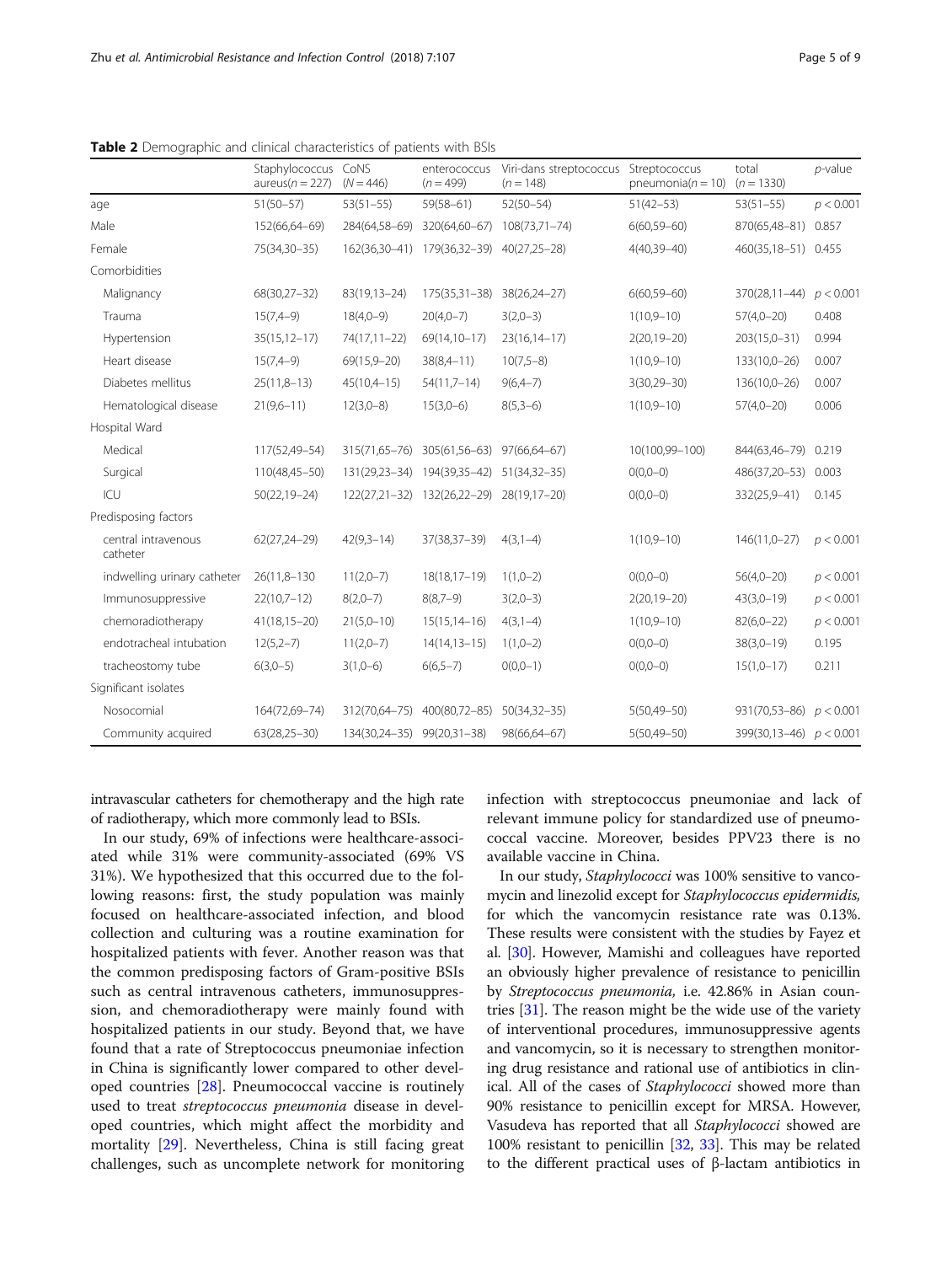<span id="page-5-0"></span>

| Microbiology                          | Antimicrobial drug<br>n <sub>ri</sub> /n <sub>rt</sub> (%resistant)             |                |                |                |                |                |                          |              |                |
|---------------------------------------|---------------------------------------------------------------------------------|----------------|----------------|----------------|----------------|----------------|--------------------------|--------------|----------------|
|                                       | Penicillin                                                                      | Ampicillin     | Gentamicin     | Erythomycin    | Ciprofloxacin  | Clindamycin    | Linezolid                | Vancomycin   | Tetracycline   |
| staphylococcus                        |                                                                                 |                |                |                |                |                |                          |              |                |
| Staphylococcus<br>aureus              | 96.2%(153/159)                                                                  | 40.9%(65/159)  | 32.7%(52/159)  | 57.9%(92/159)  | 34.6%(55/159)  | 51.6%(82/159)  | I                        |              | 30.8%(32/104)  |
| S                                     | 96.4%(429/445)                                                                  | 74.4%(331/445) | 20.4% (91/445) | 85.6%(381/445) | 47.0%(209/445) | 69.2%(308/445  | $\overline{\phantom{a}}$ |              |                |
| staphylococcus<br>epidermidis         | 96.7%(731/756)                                                                  | 88.0%(665/756) | 10.2%(77/756)  | 85.1%(643/756) | 56.1%(424/756) | 45.2%(342/756) | $\overline{1}$           | 0.13%(1/756) | 2.2%(15/685)   |
| MRSA                                  | 100%(68/68)                                                                     | 100%(68/68)    | 47.1%(32/68)   | 75.0%(51/68)   | 86.8%(59/68)   | 75.0%(51/68)   | I                        |              | 38.2%(26/68)   |
| Staphylococcus<br>hominis             | 91.0%(832/914)                                                                  | 74.4%(680/914) | 2.7%(24/914)   | 91.2%(834/914) | 52.6%(481/914) | 68.3%(624/914) |                          |              | 42.8%(345/806) |
| Staphylococcus<br>haemolyticus        | 96.0% (117/122)                                                                 | 94.3%(115/122) | 72.1%(88/122)  | 95.1%(116/122) | 84.4%(103/122) | 52.5%(64/122)  |                          |              | 32.0%(39/122)  |
| enterococcus                          |                                                                                 |                |                |                |                |                |                          |              |                |
| <b>Efaecalis</b>                      | 9.1%(12/132)                                                                    | 11.4% (15/132) | 31.1%(41/132)  | 53.4% (31/58)  | 35.6%(47/132)  |                | 3.8%(5/132)              |              | 59.5%(47/79)   |
| Efaecium                              | 92.5%(272/294)                                                                  | 91.5%(269/294) | 70.4%(207/294) | 74.3%(139/187) | 90.1%(265/294) |                | 3.1%(9/294)              | 4.1%(12/294) | 43.8%(89/203)  |
| Streptococcus                         |                                                                                 |                |                |                |                |                |                          |              |                |
| streptococcus<br>Viri-dans            | 0%(0/32)                                                                        | 0%(0/48)       |                | 70.4%(23/24)   |                | 0%(0/24)       | 0%(0/25)                 | 0%(0/25)     |                |
| Streptococcus<br>pneumonia            | 30%(3/10)                                                                       | 80%(8/10)      |                | 90%(9/10)      | 0%(0/3)        | 100%(1/1)      | 0%(0/10)                 | 0%(0/10)     |                |
| -: without resistant; *: without test | $n_{\rm H}$ number of resistant isolates, $n_{\rm H}$ number of isolates tested |                |                |                |                |                |                          |              |                |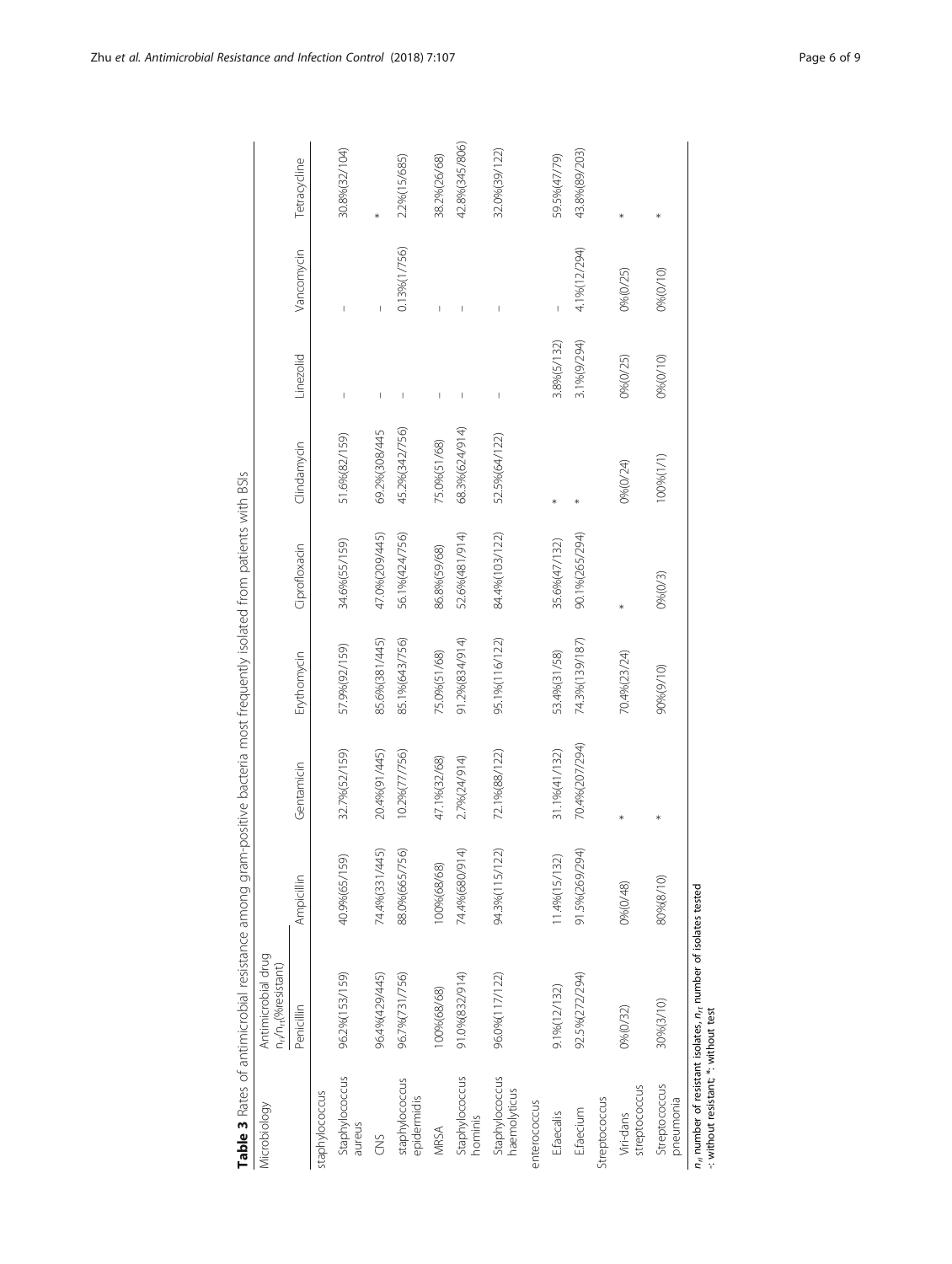<span id="page-6-0"></span>

various areas, resulting in different drug resistance to bacteria. Mover, the resistance rates of Staphylococci to gentamicin and tetracycline were less than 50%, Staphylococcus epidermis which was consistent with the previous studies [[21](#page-8-0), [34\]](#page-8-0). Therefore, both gentamicin and tetracycline might be good treatment choice against Staphylococci used to decrease the overwhelmingly dependent on vancomycin and linezolid.

In our study, all of the vancomycin-resistant isolates were E. faecium (4.1%), which was lower compared to number of other studies from US and Europe [\[35](#page-8-0), [36](#page-8-0)]. Both E. faecalis and E. faecium have shown resistance to linezolid (3.8% and 3.1%), which was similar to the results

from two studies from China [\[18,](#page-8-0) [21\]](#page-8-0), nonetheless, resistance to linezolid was rarely reported in foreign studies [[37](#page-8-0)]. This may be explained with the species distribution and antimicrobial resistance that varies geographically. In addition, there were 219 (44%, 95%CI 38–50%) patients who were treated with effective antibiotics before obtaining the report of antibiotic susceptibility. Test reports have shown that patients with E. faecalis BSIs are more likely to receive effective treatment by the empirical use of antibiotics (61% vs 35%,  $p = 0.013$ ). This may be explained by the low resistance rate of E. faecalis to many antimicrobial agents, such as penicillin (9.1%), ampicillin (11.4%), gentamicin (31.4%), and ciprofloxacin (35.6%).

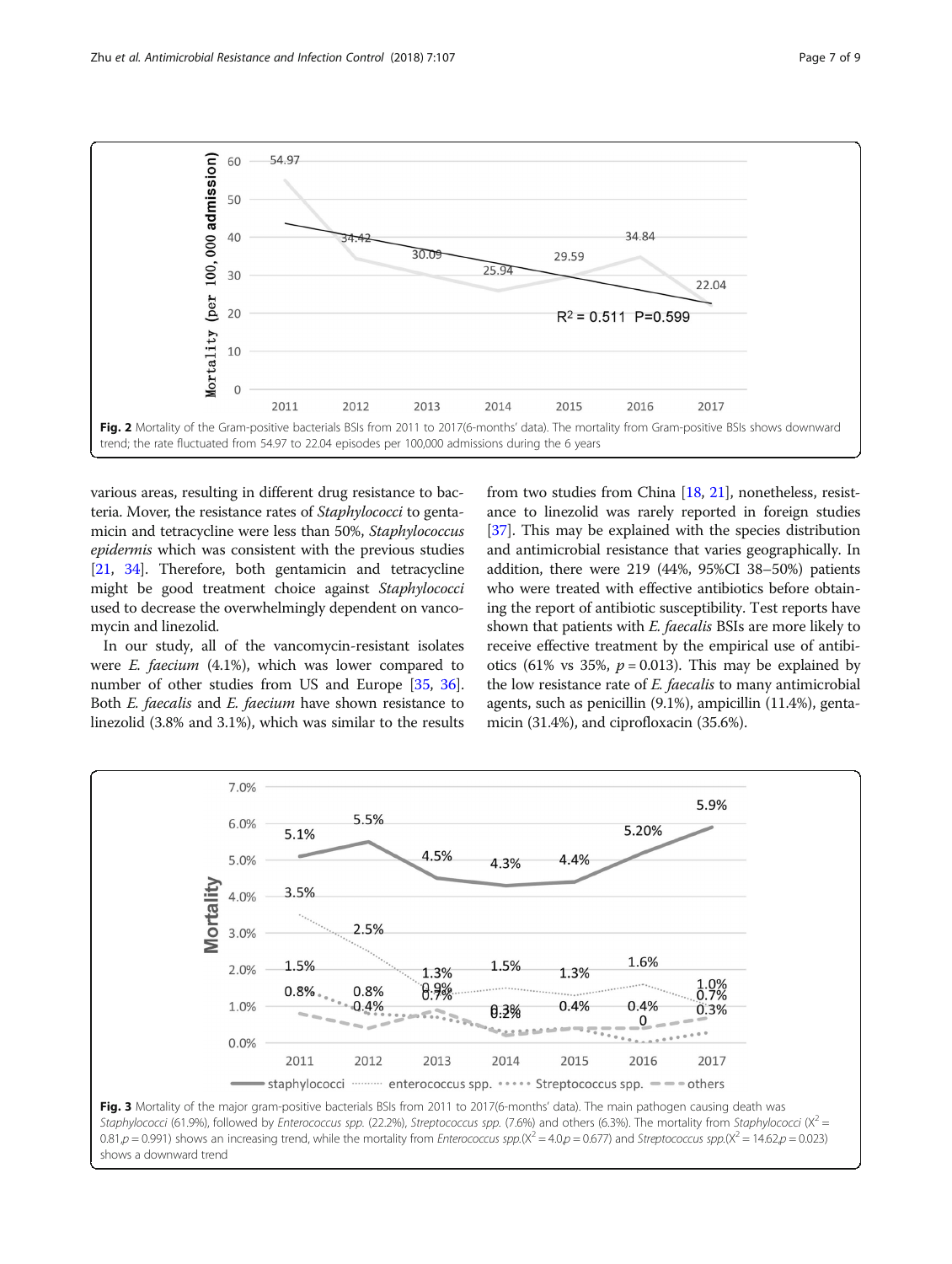In our study, there was no vancomycin and linezolid resistance to streptococcus pneumoniae and viridians streptococci, which was consistent with the studies done by Fayez and Marshall [[30](#page-8-0), [33](#page-8-0)]. Viridians streptococci was 100% sensitive to penicillin, but two other studies have reported that penicillin resistance rates have increased to more than 50% [\[38](#page-8-0), [39\]](#page-8-0). The penicillin resistance rate of Streptococcus pneumoniae was 30%, similar to many European countries (20% to 50%), although much higher rates were reported in other Asian countries [[40](#page-8-0), [41](#page-8-0)], while there were only a few countries with lower rates (less than 10%) [\[9](#page-8-0), [32](#page-8-0), [42\]](#page-8-0). Therefore, the penicillin aslo resulted as a treatment choice for Streptococcus spp.

In our study, the crude mortality of Gram-positive BSIs and the mortality of Enterococcus spp. and Streptococcus spp. have shown a significant downward trend from 2011 to 2017. One possible reason might be that the number, correct timing and accuracy of blood cultures were all greater in a tertiary-care hospital thus medical workers could more correctly choose antibiotics in a timely manner. Further, there is a greater choice of antibiotics in non-tertiary hospitals. Another reason might be that tertiary-care hospitals have more complete strategy for strict control of infection that can reduce the mortality factors in BSIs. The mortality in the ICU has shown a decreased trend, while the general ward revealed contrary results. This could be explained by certain proportion of surgical and critically ill patients at our hospital, although many previous studies have shown that these patients have higher mortality rates than patients at the general ward [[22](#page-8-0), [23](#page-8-0)]. Nonetheless, the diagnosis and treatment technologies of ICU such as ventilator and ECMO have been rapidly developing rapidly over recent 5 years, and a variety of positive treatment measures have shown effective to improve cure rate and reduce mortality. Some other reasons that highlighted the importance of infection control measures among the medical staff of ICU are strict aseptic operations, good hand hygiene and similar. On the contrary, the use of indwelling central intravenous catheter seem to be increasing because of more chemotherapy and venous nutrition employed at general ward, while the consciousness of medical staff related to BSIs remained weak and the maintenance measures related to central intravenous catheter remained not enough strict. Aslo and the patients at general ward later received the empirical treatment thus further increasing the mortality.

There are several limitations in the present study that should be considered. First, the collection of clinical data depended on medical records rather than interviews and the comprehensive assessment of clinical symptoms. Second, there was an inevitable bias this was a single-centre study, and some of the results might have been affected by the small sample size. Finally, many drug susceptibility results could not be evaluated because of a lack of unified

standards aslo and not all isolates underwent the same antimicrobial agent sensitivity tests, so many isolates lacked resistance comparisons with other isolates in the present study.

## Conclusions

Gram-positive BSIs are the major cause of high morbidity and mortality, especially in patients with chronic disease and predisposing factors. However, in this study we found a decrease in morbidity and mortality, while the mortality at the general ward revealed the opposite trend. Although the resistance rates to vancomycin and linezolid among the Gram-positive BSIs increased, these antibiotics are still considered the best treatment options for patients with Gram-positive BSIs.

#### Abbreviations

BSIs: Gram-positive bacterial bloodstream infections; CHINET: China antimicrobial surveillance network; CLSI: The Clinical and Laboratory Standards Institute; ECOM: Extracorporeal membrane oxygenation; ICU: Intersive care unit; MRSA: Methicillin-resistant staphylococcus aureus; MSSA: Methicillin sensitive staphyloccus aureus; NCCLS: National Committee for Clinical Laboratory; PLAGH: Chinese People's Liberation Army General Hospital; RT-NISS: The real-time nosocomial infection surveillance system

#### Acknowledgements

We thank all of our colleagues at the Infection Management and Disease Control Department for making this study possible.

#### Availability of data and materials

The datasets generated during the current study are not publicly available to avoid violating the individual privacy of the patients, but they are available from the corresponding author on reasonable request.

#### Authors' contributions

ZL conceived of this study and was responsible for the manuscript. QZ, YY collected the clinical data, interpreted the results, and wrote the manuscript. LZ, ZY, JC, and MZ, LC participated in data collection and critical revision of the manuscript. All authors read and approved the final manuscript.

#### Ethics approval and consent to participate

The local institutional review board approved this study. For this type of study, formal consent is not required in our hospital.

#### Consent for publication

Not applicable

#### Competing interests

The authors declare that they have no competing interests.

#### Publisher's Note

Springer Nature remains neutral with regard to jurisdictional claims in published maps and institutional affiliations.

#### Author details

<sup>1</sup>Department of Respiratory Medicine, Chinese PLA General Hospital, Fuxing Road No. 28, Beijing 100853, China. <sup>2</sup>Department of Respiratory Medicine Affiliated Hospital of Nantong Third People's Hospital, Qingnian Central Street No. 99, Jiangsu Province 226000, China. <sup>3</sup>The postgraduate department, Chinese PLA General Hospital, Beijing 100853, China.